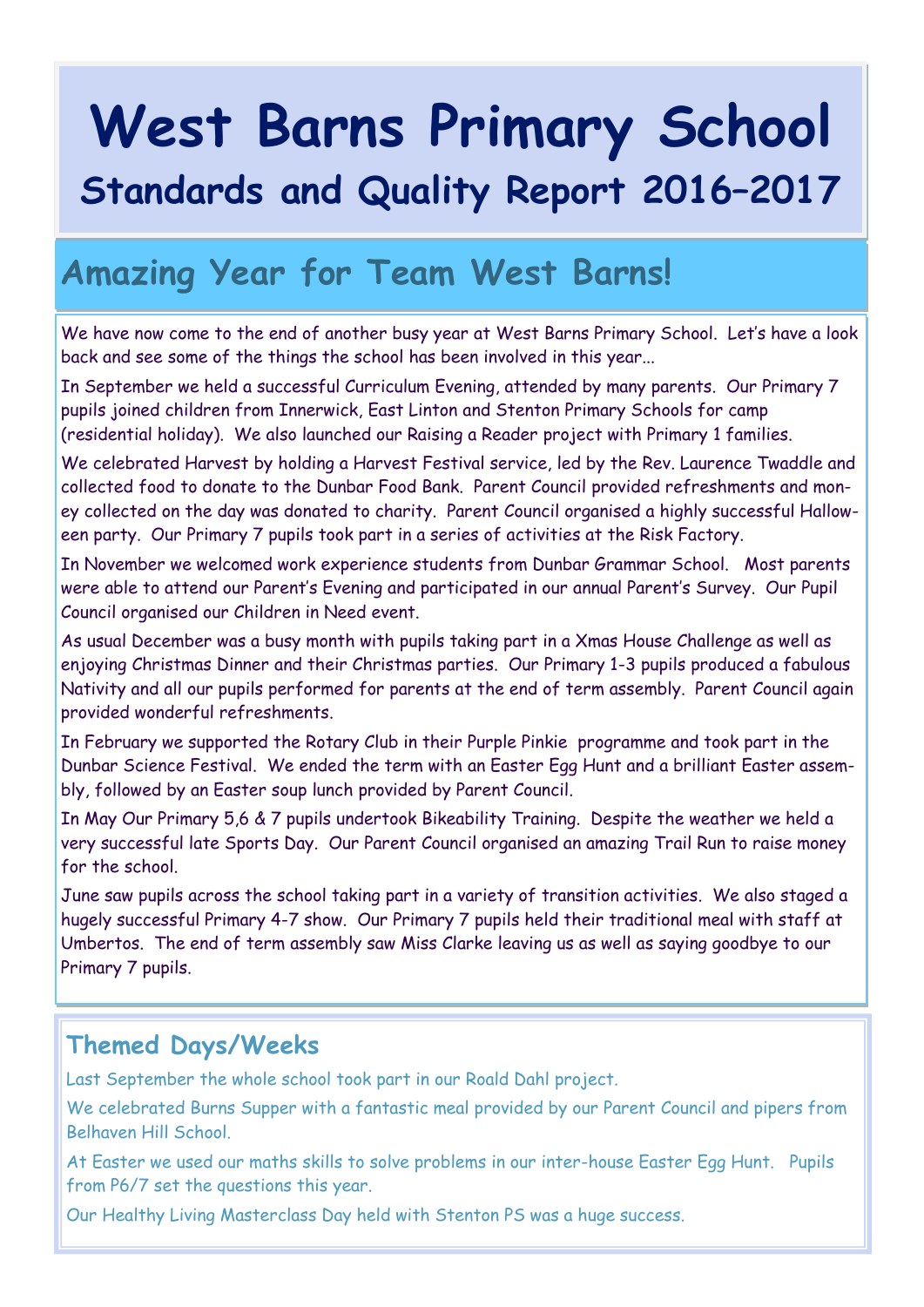## **Sporting Events**

West Barns pupils have taken part in many different sporting activities and events this year. This has included taster sessions for rugby, club golf, badminton, gymnastics, cricket, football, karate, dance and hockey. Some pupils have taken part in Multisports and Riding Therapy.

We performed well in the inter-school cross country competition, swimming gala and Meadowbank Athletics event. The whole school enjoyed our Sports Day and Potted Sports event.

Mr Gray has worked hard to train our budding footballers this year. We were invited to play interschools football matches with Bel-

haven Hill School and other cluster schools.

Miss Gordon and Mrs Whiteley-McPhee ran a successful running and athletics club.

Many thanks to Mrs Hay, Gareth Hill and Active Schools for organising many of these events (and parents for transporting pupils too).



## **Leadership Opportunities**

Across the school we are providing more meaningful leadership opportunities for all our pupils. All our pupils are members of a school committee and work on a variety of projects throughout the year including leading events and assemblies.

We now have a well established system of Buddies for our Nursery pupils when they move into P1.

Many pupils have positions of responsibility in the day to day running of the school including roles as class librarians, looking after the school garden and organising pupils' milk and take leadership roles within their own classrooms.



## **Enterprise Events**

Our pupils have been busy this year raising money for charity. This has included Healthy School Committee arranging Sports Relief events including assembly, Pupil Council arranged a fabulous Children in Need event which included the famous Sponge the Teacher event. Eco Committee have looked after the school garden and grounds. Our Junior Road Safety Officers have support-

ed a road safety campaign . Our Healthy Schools Committee supported the Run for Gold initiative. The whole school supported The Dunbar Rotary Club in their Purple Pinkie appeal and took part in the Take it Home eco campaign. Many thanks to parents and families for helping us to support all these activities.

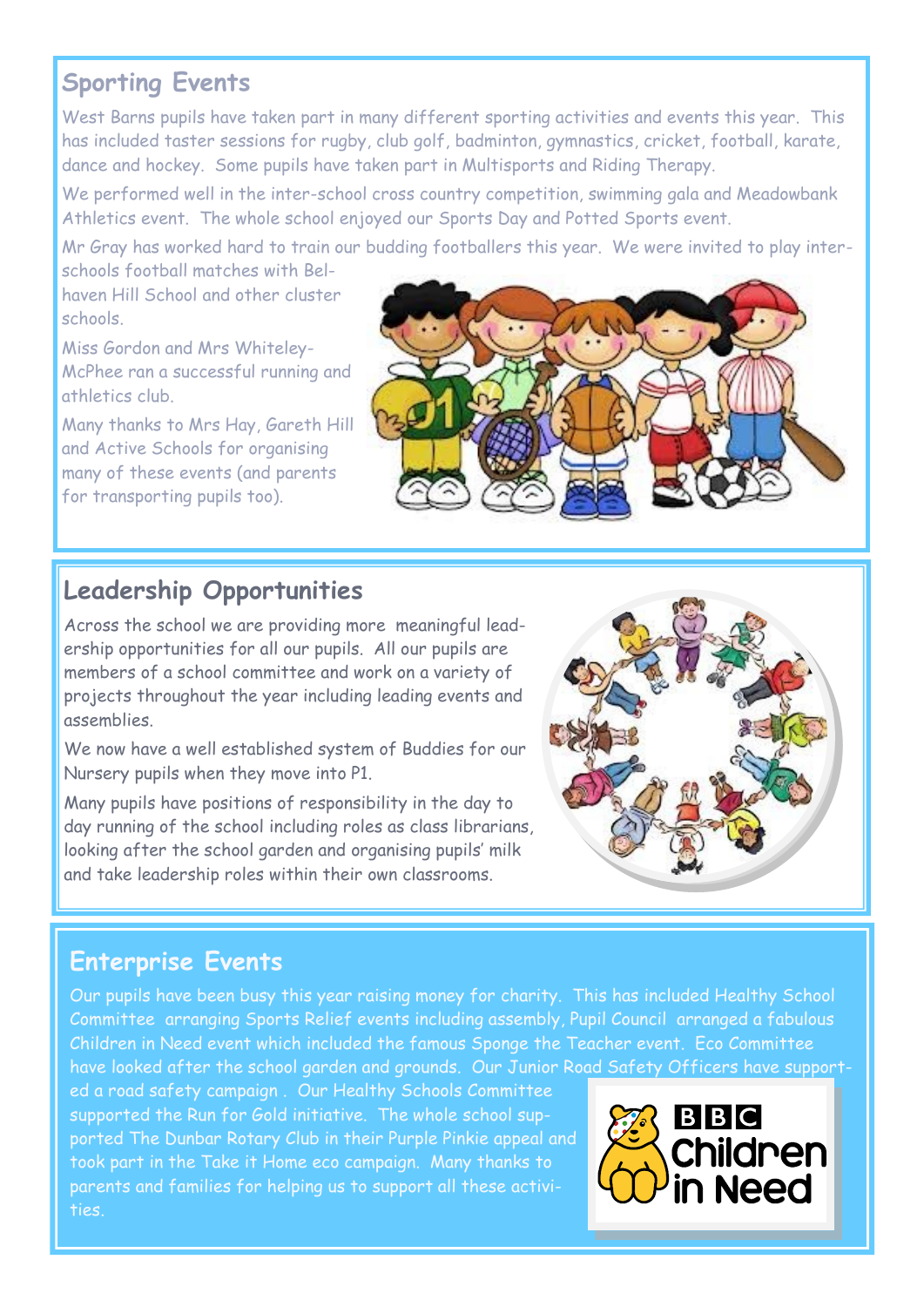## **What did we aim to do this year?**

## **Develop our curriculum to increase the learning, progression and achievement of all pupils in science, social studies and**

#### **technology...**

The school has been implementing a clear learning progression for science, social studies and technology. This will support pupils in developing an understanding in how their skills in these areas develop and how they can use them in different contexts including life, learning and work.

**Our next steps...**to continue to implement the skills progression into our learning and teaching so that our pupils enjoy a clear progression of skills development from Primary 1 to 7 supported by a clear overview of learning and appropriate assessment.

## **Continue to improve pupil skills, confidence and attainment in maths and numeracy at all levels...**

The school continues to use an active approach to teaching numeracy and maths and pupils enjoy playing games, solving practical problems together and

participating in interactive teaching sessions as well as the more traditional approach of practising the skills using textbooks and jotters. The whole school took part in the third times table / number bonds challenge. This is helping them develop their mental maths skills and will be continued next year. We received a grant of £9000 from Education Scotland to train staff in Number Academy. We have also invested in more new Number academy maths resources and have also bought lots of problem solving activities too.

We continue to find different opportunities for pupils to use their maths skills across the curriculum and share these with parents and families through the Learning Journeys. This year we held an open afternoon to share our learning in maths and numeracy with parents and families.

We have found that diagnostic assessment and focussed support has helped those pupils who find numeracy difficult to gain a better understanding and raise their attainment.

**Our next steps** will be to continue to raise confidence and attainment in numeracy and maths for all pupils across the school.

## **To improve pupil skills, confidence and attainment in listening and talking at all levels...**

This year all pupils at West Barns have been developing their listening and talking skills through providing the children with lots of opportunities to practice these skills in their learning and the daily life and work of the school.

**Our Next Steps will be…** to continue to regularly give our pupils opportunities to develop and support their listening and talking skills in different contexts.